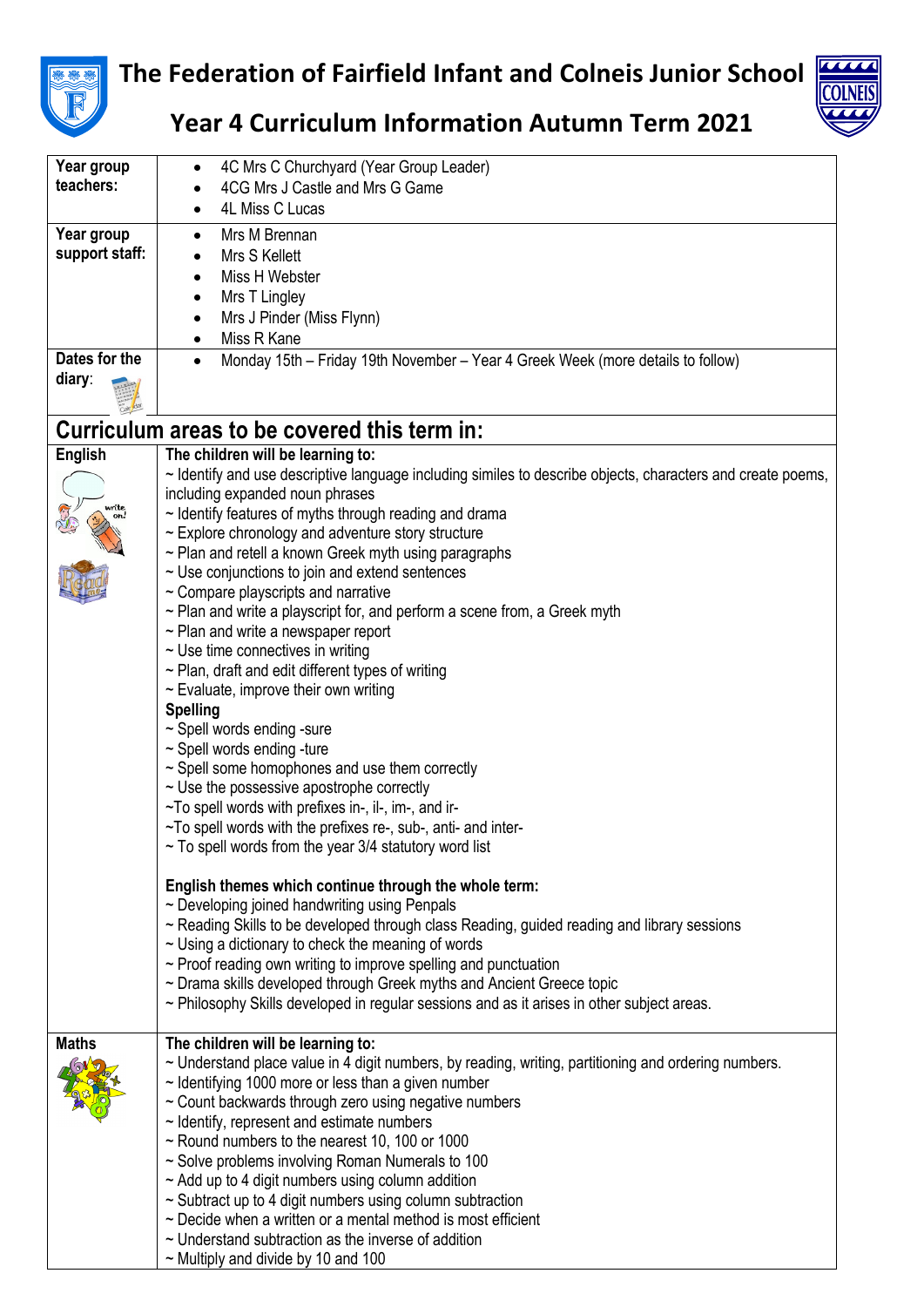|                | $\sim$ Learn and use facts from 6x, 7x 8x and 9x tables<br>$\sim$ measure and calculate the perimeter of rectilinear shapes                                                                                                                                                                                                                                                                                                                                                                                                                                                                                                |
|----------------|----------------------------------------------------------------------------------------------------------------------------------------------------------------------------------------------------------------------------------------------------------------------------------------------------------------------------------------------------------------------------------------------------------------------------------------------------------------------------------------------------------------------------------------------------------------------------------------------------------------------------|
|                | Ongoing<br>~ Big Maths Beat That CLICs and 'Learn Its' tests weekly to practice and develop calculation skills and<br>quick recall of Times Tables up to 12 x 12 and Number Bonds.                                                                                                                                                                                                                                                                                                                                                                                                                                         |
|                | Note: We are expecting that all year 4 children will take the new Multiplication Tables Check in June. This<br>includes all the times tables facts up to 12 x 12. We will work on these in school but please continue to<br>practice the times tables that have already been covered in previous year groups – 2x, 3x, 4x, 5x, and 10x.<br>More information about the Multiplication Tables Check (MTC) will follow.                                                                                                                                                                                                       |
|                | (Visit www.colneisjunior.co.uk - Curriculum - Maths page -- for explanation of terms and strategies<br>children will use)                                                                                                                                                                                                                                                                                                                                                                                                                                                                                                  |
| <b>Science</b> | The science topics are:<br>First half term - Sound<br>Through this unit children will identify how sounds are made, associating them with 'vibrating'. They will<br>recognise that vibrations from sounds travel through a medium to the ear. They will find patterns between<br>the pitch of a sound and the features of the object that produce it. They will also find patterns between the<br>volume of a sound and the strength of the vibrations that produce it. They will recognise that sounds get<br>fainter as the distance from the sound source increases. (Links to music and computing topics)              |
|                | <b>Second half term - Electricity</b><br>This topic extends the children's previous learning about simple series circuits to learn about conductors<br>and insulators and the need for a complete circuit, including the use of switches. They investigate changing<br>components in a circuit to see the effect, and construct circuits for particular purposes (link to DT). They<br>also learn about electrical safety around the home and outside.                                                                                                                                                                     |
| <b>History</b> | The topic for this term is: Ancient Greece<br>The children will be learning:                                                                                                                                                                                                                                                                                                                                                                                                                                                                                                                                               |
|                | $\sim$ to place the Ancient Greek civilisation on a timeline and understand BC and AD<br>~ about various aspects of daily life in Ancient Greek times<br>~ about the influence that Ancient Greek ideas still have on our lives today<br>$\sim$ to use archaeological images and written sources to compare a past society with society today<br>$\sim$ to select information from a range of sources to answer questions about Ancient Greece<br>Much of our English and some of our Maths this term will also relate to this topic.<br>Greek stories, patterns and images will also provide inspiration for our artwork. |
| Art and DT     | Art $\sim$ Developing drawing and printing skills using images from nature and from the ancient Greece topic,                                                                                                                                                                                                                                                                                                                                                                                                                                                                                                              |
|                | as well as working with clay to produce a simple pot.                                                                                                                                                                                                                                                                                                                                                                                                                                                                                                                                                                      |
|                | $DT \sim$ Design, make and evaluate a Christmas card that lights up using an electrical circuit (science link)                                                                                                                                                                                                                                                                                                                                                                                                                                                                                                             |
| Computing      | We will be using the Chromebooks to support more of our learning in class, but we will also have Audio<br>editing as a topic for computing lessons.<br><b>Audio editing</b><br>- Finding out about sound input and output in different devices, thinking about podcasts, plan and record a                                                                                                                                                                                                                                                                                                                                 |
|                | podcast, edit and add effects to podcasts                                                                                                                                                                                                                                                                                                                                                                                                                                                                                                                                                                                  |
|                | We will also begin to use the Google apps associated with the Chromebooks to:<br>$\sim$ research information about other curriculum subjects<br>$\sim$ present information                                                                                                                                                                                                                                                                                                                                                                                                                                                 |
|                | $\sim$ use interactive websites to develop their understanding of Ancient Greece and other topics                                                                                                                                                                                                                                                                                                                                                                                                                                                                                                                          |
| <b>PE</b>      | The children will be developing skills in:<br>Gymnastics $\sim$ to create, refine and perform sequences including a range of balances, rolls, twists, turns<br>and travelling movements<br><b>Dance</b> – Based on Greek topic – Zeus $\sim$ to learn, adapt and refine a sequence of movements                                                                                                                                                                                                                                                                                                                            |
|                | Games ~ Premier sport will be leading games sessions based on skills for basketball and football.<br>Games lessons will be outdoors so it is really important that your child has suitable trainers and<br>warm trousers and sweatshirt/jumper to wear as the weather gets colder.                                                                                                                                                                                                                                                                                                                                         |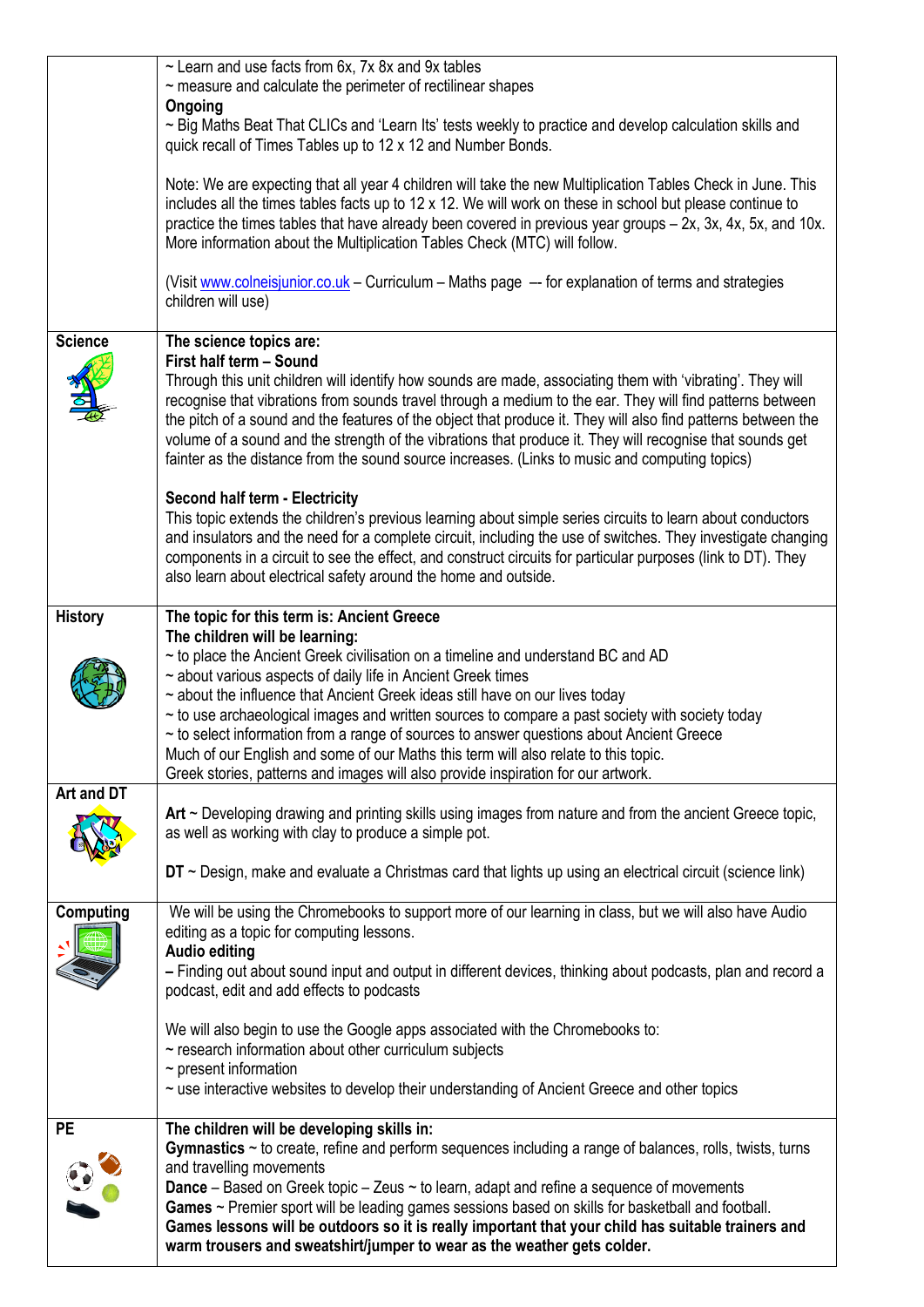|                 | PE days for this term:<br>4C Wednesday<br>4L and 4CG Friday                                                                                                                                                                                                                                                                                                                                                                                                                                                                                                                                                                                                                                                                                                                                                                                                         |
|-----------------|---------------------------------------------------------------------------------------------------------------------------------------------------------------------------------------------------------------------------------------------------------------------------------------------------------------------------------------------------------------------------------------------------------------------------------------------------------------------------------------------------------------------------------------------------------------------------------------------------------------------------------------------------------------------------------------------------------------------------------------------------------------------------------------------------------------------------------------------------------------------|
|                 | Outdoor games and swimming - alternate Tuesday or Thursday - please see timetable already sent.<br>Please come to school wearing P.E. kit on these days.                                                                                                                                                                                                                                                                                                                                                                                                                                                                                                                                                                                                                                                                                                            |
|                 | N.B. No earrings or jewellery to be worn on PE/swimming days. Hair to be tied back.<br>Equipment needed: Named PE kits (black or navy shorts, plain white or 'house' coloured T-shirt. For<br>outdoor games warm clothing as described above). Named swimming kits (swimming costume, hat and<br>towel).<br>If your child is unable to do PE or swimming for any reason, please send a note in to the class teacher.                                                                                                                                                                                                                                                                                                                                                                                                                                                |
| <b>RE</b>       | The children will be learning about 'Inspirational People'.<br>They will discuss people that have inspired them and the values that are important to these people, linking<br>them to our new school values. They will then learn about some people who have been inspirational to the<br>Christian community and the values that have inspired them.<br>We will then continue with a unit of work on 'Salvation', asking 'How does believing that Jesus is their<br>saviour inspire Christians to save and serve others?                                                                                                                                                                                                                                                                                                                                           |
| <b>P.S.H.E.</b> | First half term - Back to school<br>Thinking about shared responsibility for creating a clean and safe environment. Working collaboratively<br>and respectfully with others and thinking about the differences between playful teasing, hurtful behaviour<br>and bullying.<br>Second half term - Safety<br>Learning about the ways in which rules and laws keep people safe, giving examples of ways in which<br>everyone has a say in making rules. Learning about people who help them stay healthy and safe, including<br>the use of appropriate websites and helplines. Think about feeling negative pressure and strategies for<br>how to manage or resist this and learn about the importance of keeping personal boundaries and<br>understand the need to respect privacy. This also links to online safety in computing and electrical safety in<br>Science |
| <b>Music</b>    | The children will start the term with 'Mamma Mia' a block of work based on the songs by Abba. We will<br>listen to and appraise a number of different Abba songs and think about the similarities and differences<br>between them. We will also learn to sing and play a simple accompaniment to 'Mamma Mia'.As the term<br>goes on we will also begin to learn to play the recorder and learn some songs for Christmas.                                                                                                                                                                                                                                                                                                                                                                                                                                            |
| French          | The learning will be based around the following topics:<br>'Encore' will revise how to describe people, nationalities and giving characteristics using various<br>adjectives.<br>'Les fêtes' will allow the children to talk about festivals and dates, giving presents, the numbers 31 to 60,<br>giving and understanding commands.                                                                                                                                                                                                                                                                                                                                                                                                                                                                                                                                |
| <b>Homework</b> | English Homework is given weekly. This will vary between spelling, writing and reading<br>$\bullet$<br>comprehension activities linked to the learning from that week.                                                                                                                                                                                                                                                                                                                                                                                                                                                                                                                                                                                                                                                                                              |
|                 | Maths Homework is also given weekly. It will support and consolidate what your child has been<br>$\bullet$<br>learning in lessons. There will also be times tables to be learnt to improve their own Big Maths 'Learn<br>Its' score and in preparation for the Multiplication Tables check next June.                                                                                                                                                                                                                                                                                                                                                                                                                                                                                                                                                               |
|                 | English and maths homework will be stuck into the homework book and will be given out on<br>Friday each week. It will need to be handed in on the following Tuesday. There is additional<br>guidance stuck into the front of the homework book.                                                                                                                                                                                                                                                                                                                                                                                                                                                                                                                                                                                                                     |
|                 | Spelling Homework: Your child has been given an Autumn term 'tricky' word list. This is stuck into<br>$\bullet$<br>the dark blue home/school diary. These words are taken from the curriculum list of spellings for years<br>3 and 4 and the children will be expected to learn the selected spellings for a weekly test.                                                                                                                                                                                                                                                                                                                                                                                                                                                                                                                                           |
|                 | Every few weeks, there will be 'MyMaths' activities set to consolidate what has been covered in class.<br>$\bullet$                                                                                                                                                                                                                                                                                                                                                                                                                                                                                                                                                                                                                                                                                                                                                 |
|                 | It is still important that the children are reading at home at least four times a week, recording this in<br>$\bullet$<br>their reading record books and ensuring they get this signed by an adult. We will let you have more                                                                                                                                                                                                                                                                                                                                                                                                                                                                                                                                                                                                                                       |